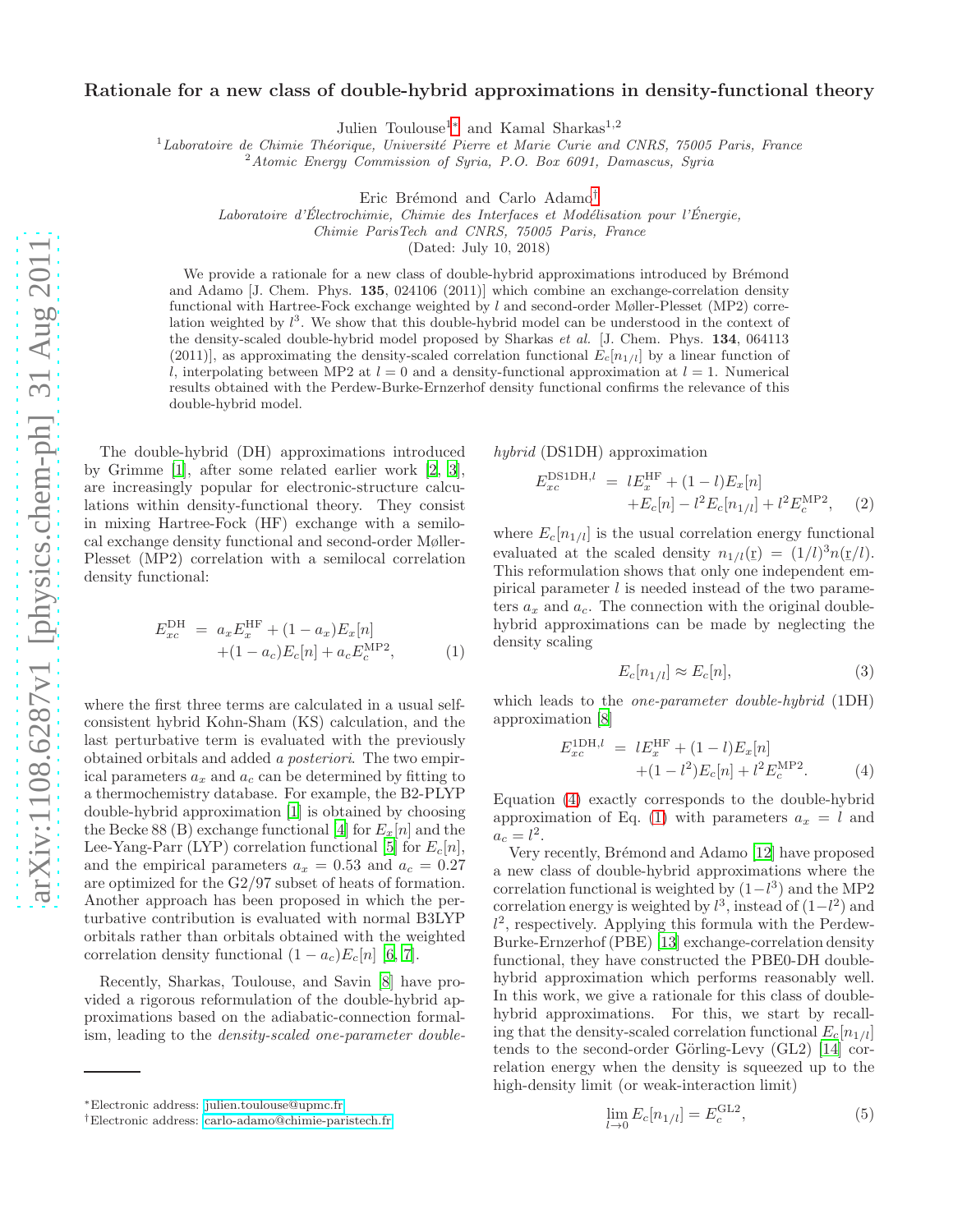

<span id="page-1-4"></span>FIG. 1: (Color online) Density-scaled correlation energy  $E_c[n_{1/l}]$  for the He (left) and Be (right) atoms as a function of l. Accurate calculations (from the parametrizations of Ref. [9](#page-3-7)) are compared with different approximations: PBE without density scaling [Eq. [\(3\)](#page-0-4)], PBE with density scaling (from the parametrizations of Ref. [9](#page-3-7)), and linear interpolation between MP2 (with PBE orbitals) and PBE [Eq. [\(9\)](#page-1-0)]. The MP2 calculations for He and Be (including core excitations) have been performed with the cc-pV5Z and cc-pCV5Z basis sets [\[10](#page-3-8), [11\]](#page-3-9), respectively.



<span id="page-1-5"></span>FIG. 2: (Color online) Mean absolute errors for the AE6 (left) and BH6 (right) test sets as functions of the parameter l for the 1DH, and DS1DH, and LS1DH approximations with the PBE exchange-correlation density functional. All calculations were carried out with the cc-pVQZ basis set.

which is finite for nondegenerate KS systems. The GL2 correlation energy can be decomposed as (see, e.g., Ref. [15\)](#page-3-10)

$$
E_c^{\text{GL2}} = E_c^{\text{MP2}} + E_c^{\Delta \text{HF}},\tag{6}
$$

where  $E_c^{\text{MP2}}$  is the usual MP2 correlation energy expression

<span id="page-1-1"></span>
$$
E_c^{\text{MP2}} = -\frac{1}{4} \sum_{ij} \sum_{ab} \frac{|\langle \phi_i \phi_j || \phi_a \phi_b \rangle|^2}{\varepsilon_a + \varepsilon_b - \varepsilon_i - \varepsilon_j},\tag{7}
$$

with the antisymmetrized two-electron integrals  $\langle \phi_i \phi_j | \phi_a \phi_b \rangle$ , and  $E_c^{\Delta HF}$  is an additional contribution involving the difference between the local multiplicative KS exchange potential  $\hat{v}_x^{\text{KS}}$  and the nonlocal nonmultiplicative HF exchange potential  $\hat{v}_x^{\text{HF}}$ 

<span id="page-1-2"></span>
$$
E_c^{\Delta \text{HF}} = -\sum_i \sum_a \frac{\left| \langle \phi_i | \hat{v}_x^{\text{KS}} - \hat{v}_x^{\text{HF}} | \phi_a \rangle \right|^2}{\varepsilon_a - \varepsilon_i}.
$$
 (8)

In both Eqs. [\(7\)](#page-1-1) and [\(8\)](#page-1-2),  $\phi_k$  are the KS orbitals and  $\varepsilon_k$  are their associated energies, and the indices  $i, j$  and  $a,b$  stand for occupied and virtual orbitals, respectively. The single-excitation contribution  $E_c^{\Delta HF}$  vanishes for two-electron systems, and in most other cases is negligible [\[15\]](#page-3-10), so that the GL2 correlation energy is well approximated by just the MP2 contribution (evaluated with KS orbitals),  $E_c^{\text{GL2}} \approx E_c^{\text{MP2}}$ . This leads us to propose an approximation for  $E_c[n_{1/l}]$  based on a linear interpolation formula

<span id="page-1-0"></span>
$$
E_c[n_{1/l}] \approx (1-l)E_c^{\text{MP2}} + lE_c[n].
$$
 (9)

Plugging Eq. [\(9\)](#page-1-0) into Eq. [\(2\)](#page-0-5), we directly arrive at what we call the linearly scaled one-parameter double-hybrid (LS1DH) approximation

<span id="page-1-3"></span>
$$
E_{xc}^{\text{LSDH},l} = lE_x^{\text{HF}} + (1-l)E_x[n] + (1-l^3)E_c[n] + l^3E_c^{\text{MP2}}, \qquad (10)
$$

with the weights  $(1 - l^3)$  and  $l^3$ , thus giving a stronger rationale to the expression that Brémond and Adamo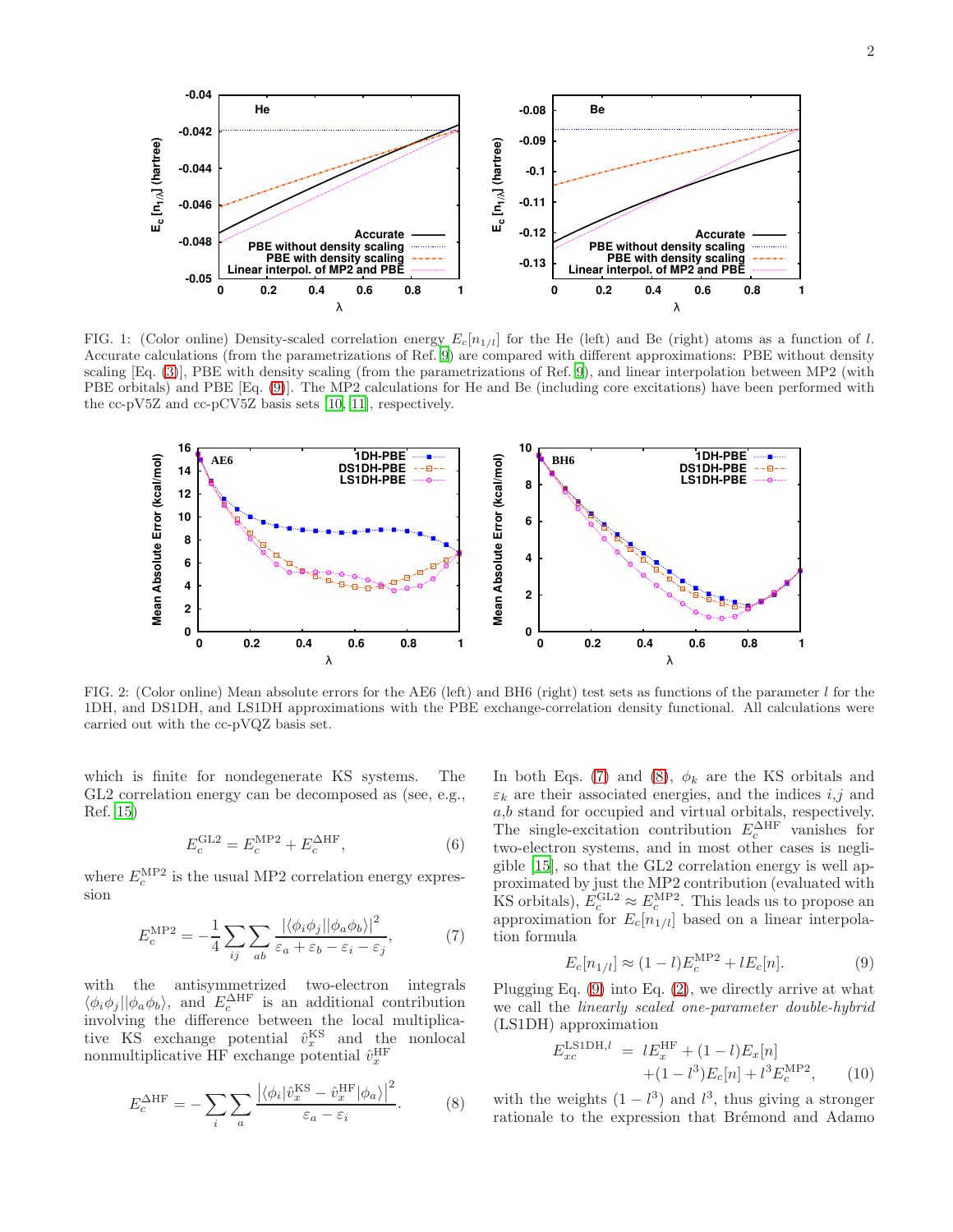have proposed on the basis of different considerations. Further insight into this approximation can be gained by rewriting Eq. [\(9\)](#page-1-0) in the alternative form

$$
E_c[n_{1/l}] \approx E_c^{\text{MP2}} + l \left( E_c[n] - E_c^{\text{MP2}} \right), \tag{11}
$$

which can then be interpreted as a first-order expansion in l around  $l = 0$  with  $E_c[n] - E_c^{\text{MP2}}$  approximating the third-order correlation energy correction  $E_c^{(3)}[n]$  in Görling-Levy perturbation theory. In comparison, the zeroth-order approximation  $E_c[n_{1/l}] \approx E_c^{\text{MP2}}$  plugged in Eq.  $(2)$  just gives the usual one-parameter hybrid  $(1H)$ approximation with the full correlation density functional [\[16,](#page-3-11) [17\]](#page-3-12)

$$
E_{xc}^{1H,l} = lE_x^{HF} + (1-l)E_x[n] + E_c[n]. \tag{12}
$$

In this sense, the LS1DH approximation of Eq. [\(10\)](#page-1-3) can be considered as a next-order approximation in l beyond the usual hybrid approximation.

Figure [1](#page-1-4) illustrates the different approximations to the density-scaled correlation energy  $E_c[n_{1/l}]$  as a function of l for the He and Be atoms. The accurate reference curve is from the parametrization of Ref. [9.](#page-3-7) For  $l =$ 1, it reduces to the exact correlation energy, while for  $l = 0$  it is the GL2 correlation energy which tends to overestimate the correlation energy. In between these two limits, it is nearly linear with l. The PBE correlation energy without density scaling [Eq. [\(3\)](#page-0-4)] is the crudest approximation to  $E_c[n_{1/l}]$ . The PBE correlation energy with density scaling (taken from the parametrization of Ref. [9](#page-3-7)) gives a nearly linear curve. It is a fairly good approximation for He, but a less good approximation for Be where it underestimates the correlation energy for all l, especially at  $l = 0$ . This is due to the presence of static correlation in this system that is not described by the PBE functional. Finally, the linear interpolation of Eq. [\(9\)](#page-1-0) between MP2 (evaluated with PBE orbitals) and PBE appears as a good approximation for both He and Be. In fact, the linear interpolation is clearly the best approximation for Be, at least with the PBE functional.

For a more comprehensive comparison of the different approximations, we have performed calculations on the AE6 and BH6 test sets [\[18](#page-3-13)] with the 1DH, DS1DH, and LS1DH double hybrids for the PBE functional, using a development version of the MOLPRO 2010 program [\[19\]](#page-3-14). The AE6 set is a small representative benchmark set of six atomization energies consisting of  $\text{SiH}_4$ ,  $\text{S}_2$ ,  $\text{SiO}$ ,  $\text{C}_3\text{H}_4$ (propyne),  $C_2H_2O_2$  (glyoxal), and  $C_4H_8$  (cyclobutane). The BH6 set is a small representative benchmark set of forward and reverse barrier heights of three reactions, OH  $+ \text{CH}_4 \rightarrow \text{CH}_3 + \text{H}_2\text{O}, \text{H} + \text{OH} \rightarrow \text{O} + \text{H}_2, \text{and } \text{H} + \text{H}_2\text{S}$ 

 $\rightarrow$  HS + H<sub>2</sub>. All the calculations are performed at the optimized QCISD/MG3 geometries [\[20](#page-3-15)]. We use the Dunning cc-pVQZ basis set [\[21,](#page-3-16) [22\]](#page-3-17). Core electrons are kept frozen in all our MP2 calculations. Spin-restricted calculations are performed for all the closed-shell systems, and spin-unrestricted calculations for all the open-shell systems. In Fig. [2,](#page-1-5) we plot the mean absolute errors (MAE) for the two sets as a function of l. For the AE6 set, the MAEs of the DS1DH and LS1DH approximations are quite similar, and are both much smaller that the MAE of the 1DH approximation for a wide range of l. For the BH6 set, the LS1DH approximation gives a MAE which is significantly smaller than those of both DS1DH and 1DH for intermediate values of l.

As regards the choice of the parameter  $l$ , the present data on the AH6 set gives an optimal value of  $l = 0.75$ for the LS1DH double hybrid, with a minimal MAE of 3.59 kcal/mol, and for the BH6 set the optimal value is  $l = 0.70$  giving a minimal MAE of 0.73 kcal/mol. However, the MAE is not very sensitive to the value of l around the optimal value, and Brémond and Adamo [\[12](#page-3-4)] have argued for using  $l = 0.5$  in defining the PBE0-DH approximation, using a similar argument as the one used by Becke for his "half-and-half" hybrid [\[23\]](#page-3-18).

In summary, we have shown that the new class of double-hybrid approximations named here LS1DH [Eq. [\(10\)](#page-1-3)] can be understood as approximating the density-scaled correlation functional  $E_c[n_{1/l}]$  by a linear function of l, interpolating between MP2 at  $l = 0$  and a density-functional approximation at  $l = 1$ . Numerical results obtained with the PBE density functional confirms that the LS1DH approximation is a relevant double-hybrid model, and in fact tends to be more accurate than the DS1DH double-hybrid model [Eq. [\(2\)](#page-0-5)] in which density scaling is applied to the PBE correlation functional. More generally, it can be expected that the LS1DH double-hybrid model will be more accurate than the DS1DH double-hybrid model when applied with a density-functional approximation that is inaccurate in the high-density limit. We hope that this work will help constructing other theoretically justified double-hybrid approximations.

## Acknowledgments

We thank A. Savin for discussions. This work was partly supported by Agence Nationale de la Recherche (ANR) via contract numbers 07-BLAN-0272 (Wademecom) and 10-BLANC-0425 (DinfDFT). Sanofi-Aventis is also acknowledged for financial support.

- <span id="page-2-0"></span>[1] S. Grimme, J. Chem. Phys. 124, 034108 (2006).
- <span id="page-2-1"></span>[2] Y. Zhao, B. J. Lynch, and D. G. Truhlar, J. Phys. Chem. A 108, 4786 (2004).
- <span id="page-2-2"></span>[3] Y. Zhao, B. J. Lynch, and D. G. Truhlar, Phys. Chem. Chem. Phys. 7, 43 (2005).
- <span id="page-2-3"></span>[4] A. D. Becke, Phys. Rev. A **38**, 3098 (1988).